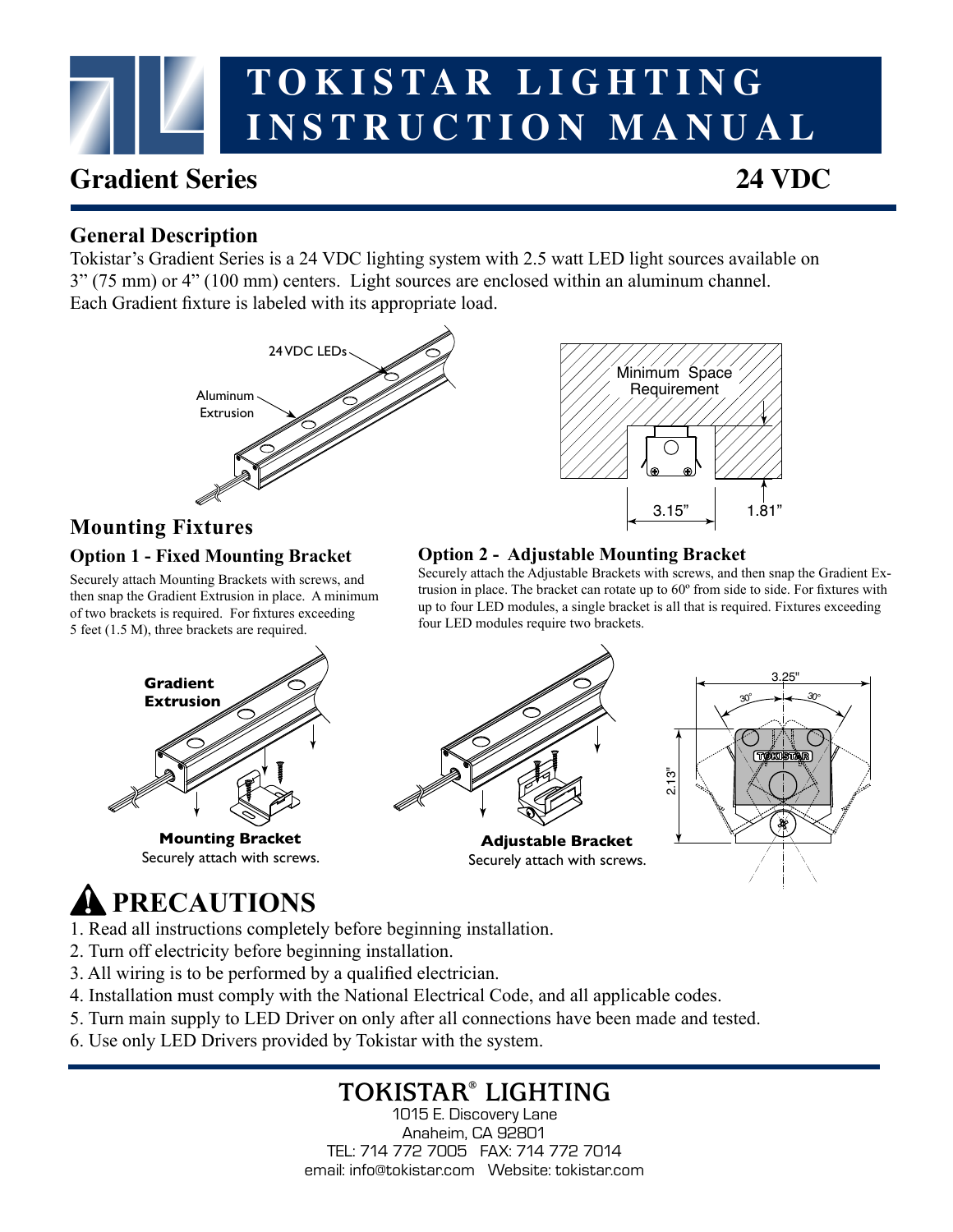### **Secondary Circuit Limitation**



### **Recommended Lead Wire Size**

Secondary Lead Wire

The distance from the LED Driver to the fixture, and the load of the fixture, will determine the proper size of secondary wire. The chart on the right indicates recommended wire size based on an individual driver output being loaded to its full capacity of 4 Amps / 96 Watts.

| Secondary Lead Wires |                    |  |  |
|----------------------|--------------------|--|--|
| <b>Wire Size</b>     | <b>Wire Length</b> |  |  |
| $\#$ I 8 AWG         | 46' (14 M)         |  |  |
| $#16$ AWG            | 59' (18 M)         |  |  |
| #14 AWG              | 98' (30 M)         |  |  |
| #12 AWG              | 148' (45 M)        |  |  |
| $#10$ AWG            | 230' (70 M)        |  |  |
|                      |                    |  |  |



## **LED Driver Installation LDR24-96**

This 96 Watt Class 2 LED Driver converts an AC input into a 24 VDC output. Refer to the manual provided with the LED Driver for detailed installation instructions.

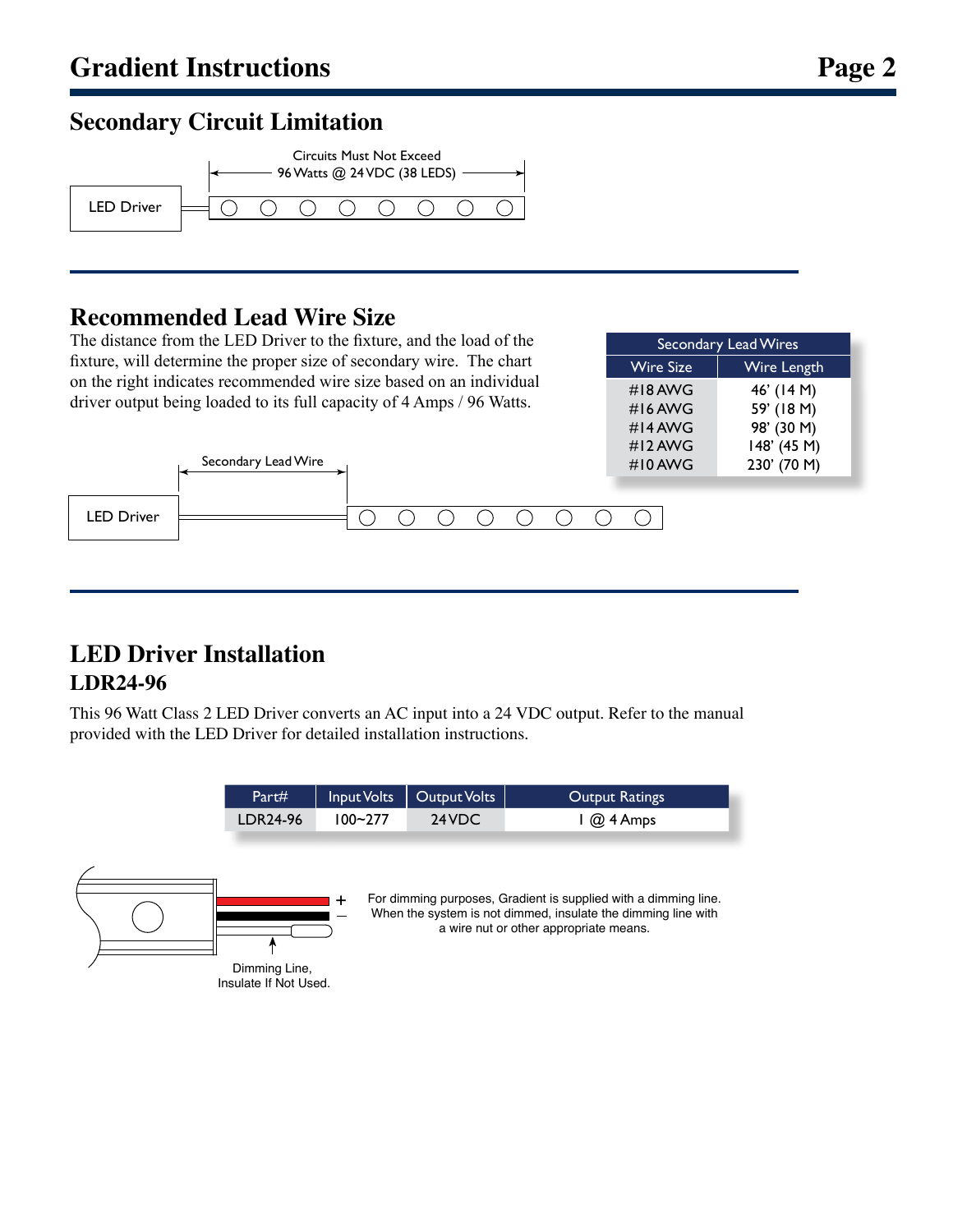## **Dimming with LC-1CH-Multi Dimming Converter**

The LC-1CH-MULTI Dimming Converter is required if Gradient is to be controlled from dimming systems operating on DMX or 0/1-10VDC protocols. Each converter can operate up to 25 LC-GR-DP dimmer packs. For projects exceeding this count, multiple converters can be wired in series and each will operate up to 25 dimmer packs.

**DMX Mode** - In this mode, each unit is independently addressable. Convenient In-Out terminals are provided for connecting units in series.

**ANALOG Modes** - You may select between 0-10V or 1-10V Analog protocols. Convenient In-Out terminals are provided for connecting units in series.

For further information, refer to the instruction manual provided with the LC-1CH-MULTI.

#### **Dimmer Pack - Part #: LC-GR-DP**

Each dimmer pack receives a 24 VDC input from an LDR24-96 LED Driver. Up to 25 dimmer packs can be connected in series if the total length of all CAT5 cable does not exceed 165 ft. (50 M). A CAT5 cable is provided with each unit.

For further information, refer to the instruction manual provided with the LC-GR-DP.



## **TOKISTAR® LIGHTING**

1015 E. Discovery Lane Anaheim, CA 92801 TEL: 714 772 7005 FAX: 714 772 7014 email: info@tokistar.com Website: tokistar.com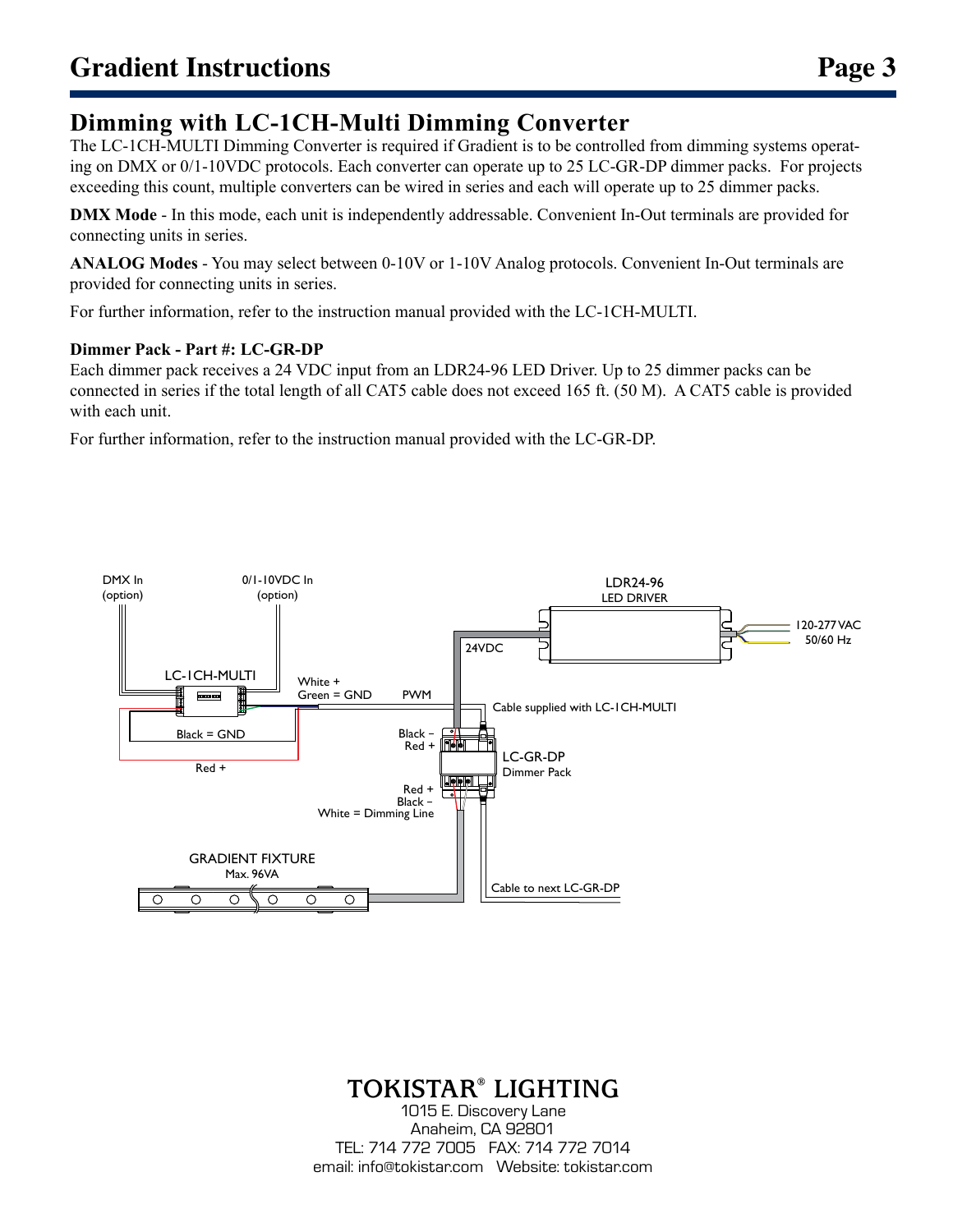# **DMX Control Mode**

For operation from devices using DMX protocol, flip dip-switch 10 to the "ON" position.

DMX is an acronym for Digital Multiplex. This is a universal binary language used as a form of communication between intelligent devices. After setting dip-switch 10 to the "ON" position, you need to set the address on the dimmer pack. If all dimmer packs have the same address setting, all will work in unison. You can set dimmer packs to different addresses, so each one is operating independently.

Each dip-switch on the dimmer pack represents a binary value. A DMX address is set by combining the dip switches so they add up to the value you wish to achieve.

Dip-Switch 1 address equals 1 Dip-Switch 2 address equals 2 Dip-Switch 3 address equals 4 Dip-Switch 4 address equals 8 Dip-Switch 5 address equals 16 Dip-Switch 6 address equals 32 Dip-Switch 7 address equals 64 Dip-Switch 8 address equals 128 Dip-Switch 9 address equals 256

| Qn<br>0000000000<br>Off |             |           |                   |  |
|-------------------------|-------------|-----------|-------------------|--|
| Start CH#               | Switches On | Start CH# | Switches On       |  |
|                         |             | 11        | 1,2,4             |  |
| $\overline{2}$          | 2           | 12        | 3,4               |  |
| 3                       | 1,2         | 13        | 1,3,4             |  |
| 4                       | 3           | 14        | 2,3,4             |  |
| 5                       | 1,3         | 15        | 1,2,3,4           |  |
| 6                       | 2,3         |           |                   |  |
|                         | 1,2,3       |           |                   |  |
| 8                       |             |           |                   |  |
| 9                       | 1,4         |           |                   |  |
| 10                      | 2,4         | 511       | 1,2,3,4,5,6,7,8,9 |  |

| <b>Example 1</b>     | <b>Example 2</b>                       |  |  |
|----------------------|----------------------------------------|--|--|
| Dip                  | Dip                                    |  |  |
| Value                | Value                                  |  |  |
| Switch               | Switch                                 |  |  |
| 1                    | 1                                      |  |  |
| 1                    | 1                                      |  |  |
| $=$                  | $=$                                    |  |  |
| 3                    | 8                                      |  |  |
| 4                    | 4                                      |  |  |
| $\equiv$             | $\equiv$                               |  |  |
| 16<br>5<br>21<br>$=$ | 64<br>7<br>$\equiv$<br>128<br>8<br>$=$ |  |  |

#### **Dimming Curve**

There are two settings for the Dimming Curve.

With dip-switch 12 set to the "On" position, the Dimming Curve is Linear.





With dip-switch 12 set to the "Off" position, the Dimming Curve is Non-Linear.





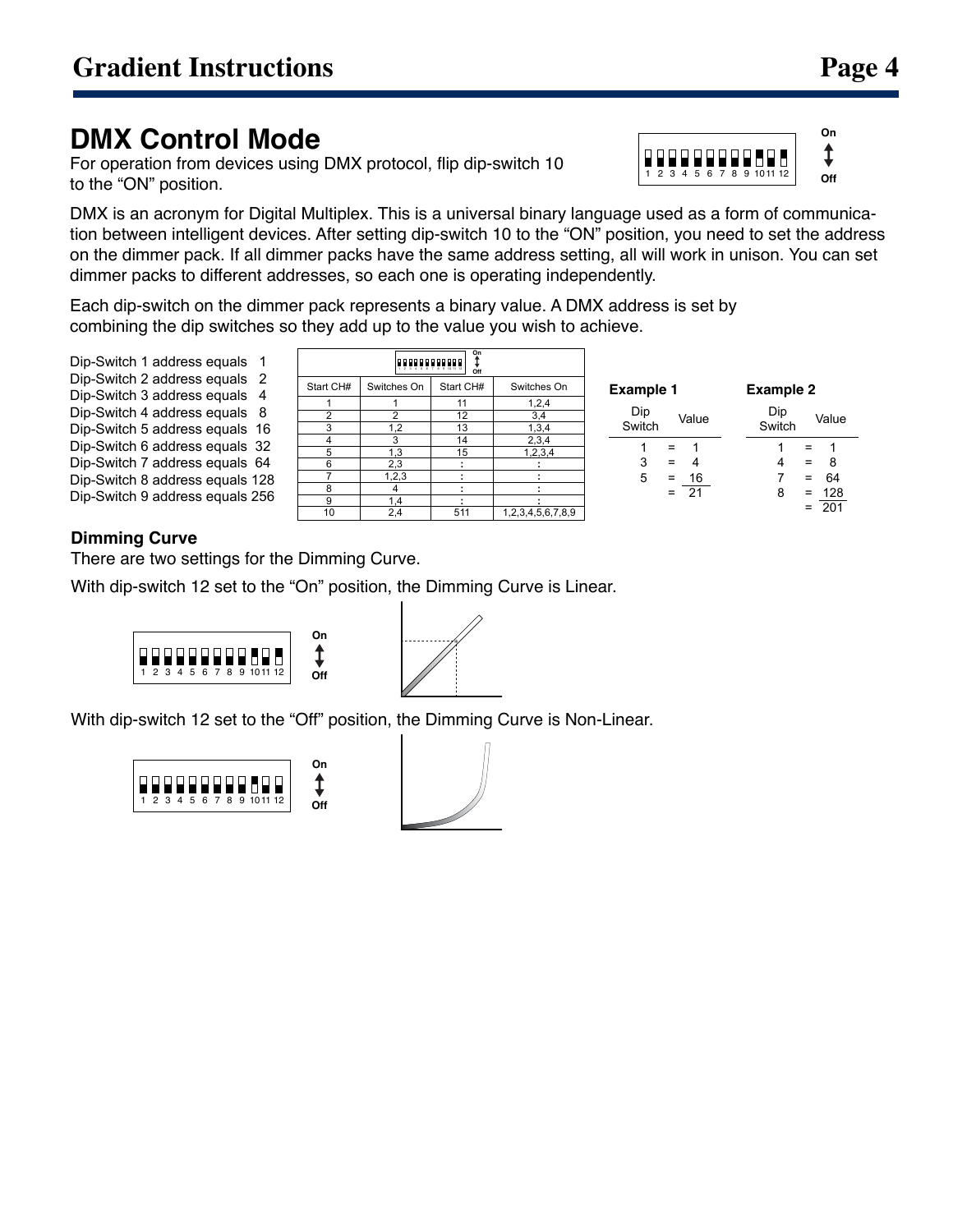# **Analog Setting 1-10VDC**

For operation from devices using 1-10VDC protocol, flip dip-switch 11 to the "ON" position.

The 1-10VDC setting is the norm in most cases, and does not require the system to send a separate power signal to the dimming device. The dimming device derives its power from our LED Driver. Additionally, this setting is based upon the protocol 0-1VDC = Off, and other voltage values above 1VDC directly correlate to dim values. A maximum of 10 Dimmer Packs can be connected in series.

#### **Dimming Curve**

In this analog mode, there are two settings for the Dimming Curve.

With dip-switch 12 set to the "On" position, the Dimming Curve is Linear.



With dip-switch 12 set to the "Off" position, the Dimming Curve is Non-Linear.